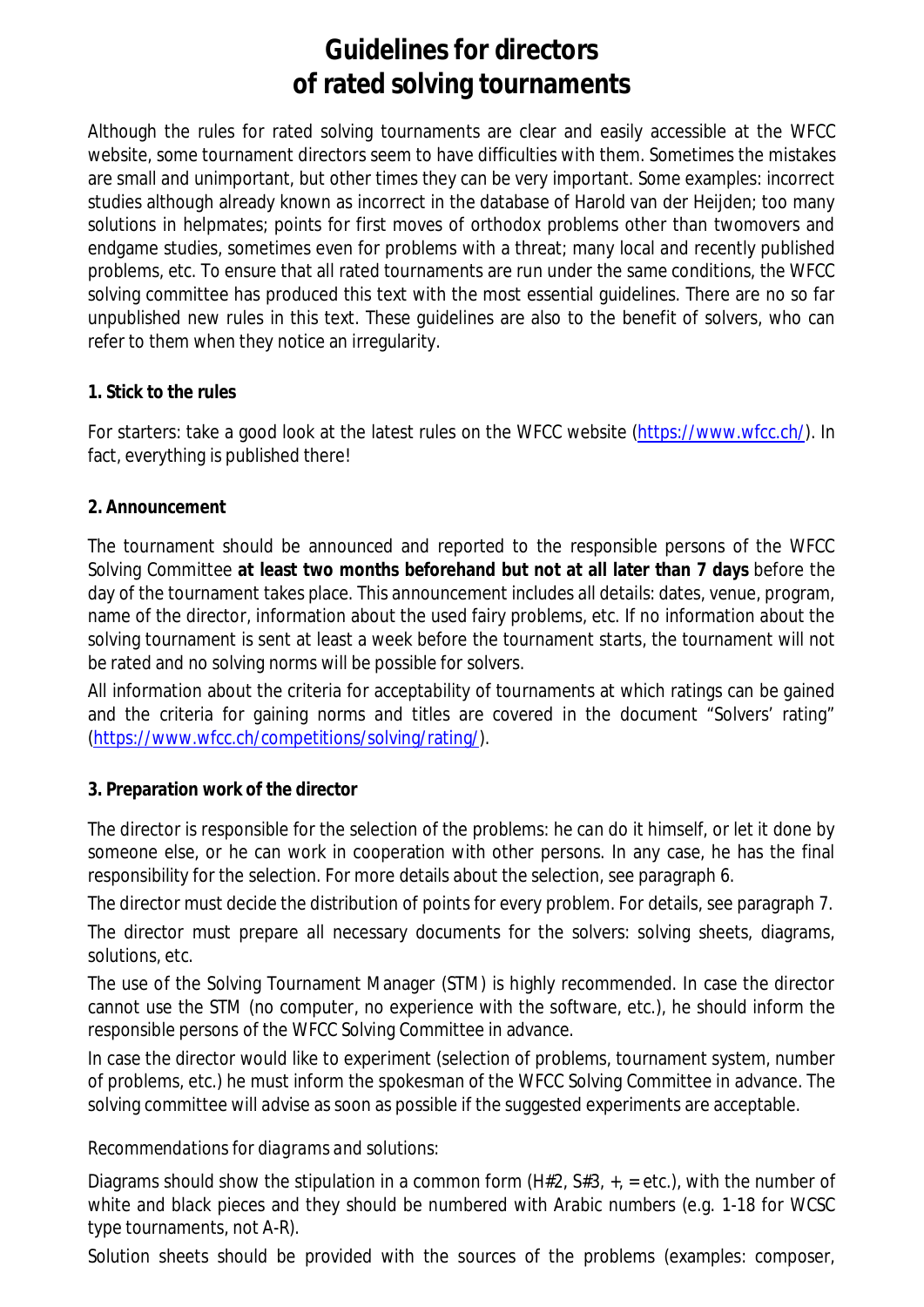publication, year, distinction, dedication, version, "mirror position", etc.) and at least in one version with Latin letters.

An original problem or study used in a solving tournament is eligible to compete in any composing tournament within the next two years (see article 20 of the "Codex for Chess Composition").

# **4. The tournament**

The rules of the tournament are well covered in the rules for the World (European) Chess Solving Championship (WCSC/ECSC) in chapters 7 to 14 (https://www.wfcc.ch/1999-2012/wcsc/).

## **5. After the tournament**

All tournament documentation (name of tournament director, diagrams of problems, solutions, complete list with detailed results per problem, possible complaints, etc.) should be sent to the responsible persons of the WFCC Solving Committee within 5 days (10 days for multiple-locations tournaments) after the end of the competition. In addition the solving sheets have to be kept by the tournament director for at least 4 weeks to enable probing possible issues.

The responsible persons will check and publish these documents as soon as possible.

The rating will automatically be calculated by the STM. Also all the information about category, norms, difficulty of problems, etc. will be provided by the STM.

# **6. Selection of problems**

All the problems and studies must be:

- originals;
- or published problems at least six years old;
- or modified published problems (correction, versions, etc.) at least six years old. Mirroring is not recommended as solvers easily recognise them if they know the original problem;
- not used in previous rated solving tournaments (especially WCSC, ECSC and ISC). Check the website of the WFCC and the Solving Tournament Database.

The director must use common sense in his selection and must avoid problems which could be known by the solvers (well-known problems from FIDE-Albums, etc.). A good mix of styles, themes, composers, etc. is advisable.

It is recommended that at least one problem is quite easy to avoid many possibly frustrated solvers with 0 total points; but the majority of problems should not be too easy to enable a good differentiation of the results for the solvers. On the other hand, no problem should be so difficult that chances are very high that no solver can solve it.

All the problems must be computer checked. To ensure correct diagrams, it is recommended that diagrams are copied electronically to the problem sheets to avoid errors by manually transferring them, e.g. by using the FEN of a problem's database entry to create them or by copying picture files of correct diagrams directly from reliable sources.

For solutions of a single problem not more than 10 variations should be necessary to write.

The director must take care with the **selection of studies**:

- Check in the Harold van der Heijden's database if the study is known to be incorrect; if the director does not have a license to use the database, he must get in contact with the spokesman of the solving committee or ask for help from someone who has a license;
- Check the study with computer engines;
- Avoid incomprehensible database lines;
- The study should have a clear main line without obscure side lines, and should not be too long.